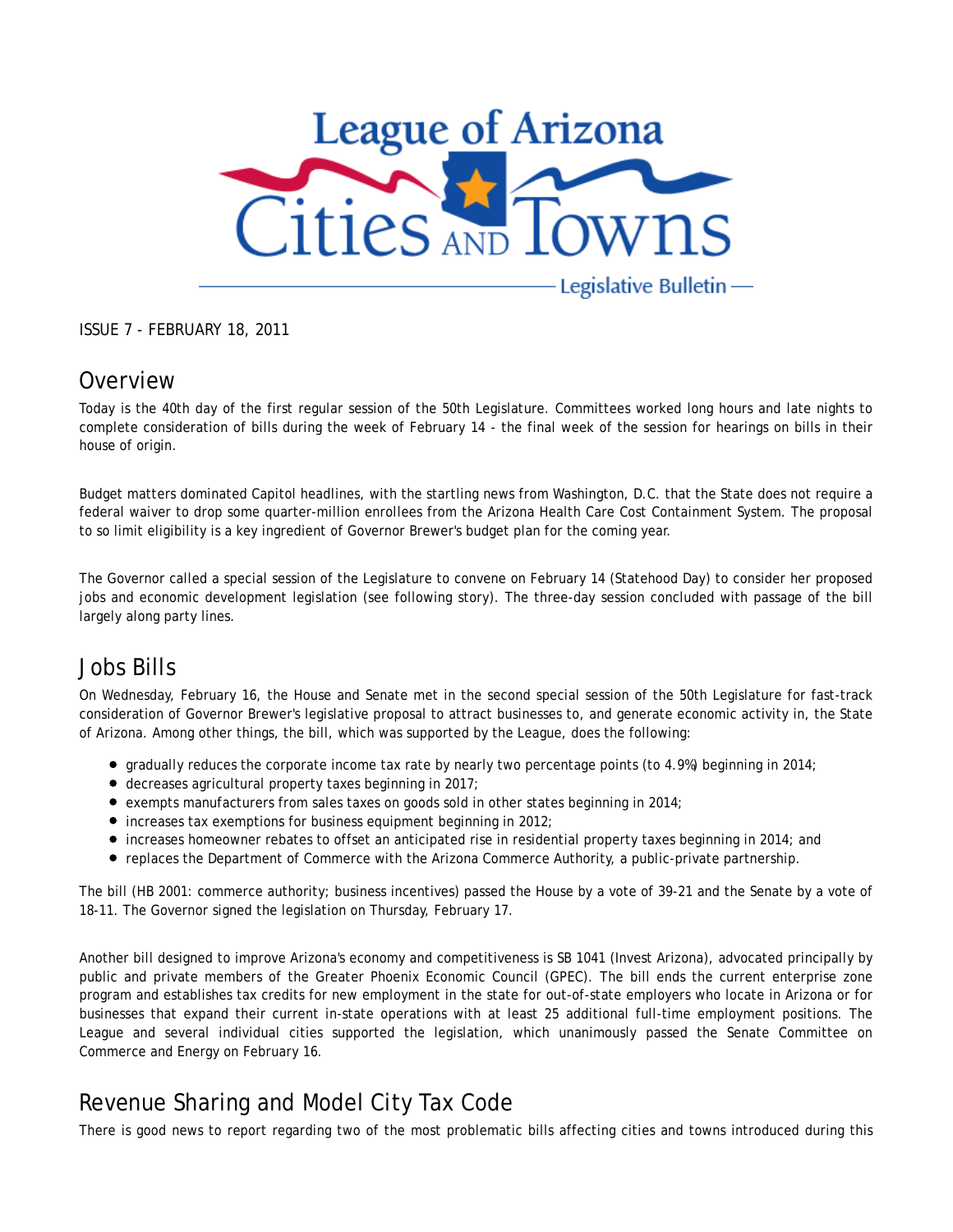session. SB 1220 (uniform local sales tax base) and SB 1221 (urban revenue sharing; distribution freeze) were held in the Senate Finance Committee and did not move forward. Senator Steve Pierce (R-Prescott), the sponsor of both bills, agreed to withdraw them. We are very grateful to Sen. Pierce for being willing to listen to our serious concerns about the legislation. Last Friday, February 11, four members of the League Executive Committee met with Kevin McCarthy, President of the Arizona Tax Research Association (ATRA), to discuss the impacts of SB 1220 on cities and towns, and how improvements could be made to the Model City Tax Code to advance the value of uniformity. ATRA agreed to engage in further discussions, and that effort will be spearheaded on behalf of the League by Vice-President Doug Von Gausig, Mayor of Clarkdale. We appreciate the support of the several Senators who expressed opposition to SB 1220, as well as the efforts of the many cities, towns, business and tourism groups that helped communicate the devastating impact on the economies of cities and the State that would have resulted from passage of the bill.

#### Impact Fees

The massive rewrite of development impact fees proposed by SB 1525 (city; town; development fees) has advanced through the Senate Rules Committee and will be ready for floor action, possibly as early as next week. In contrast to previous years, there have been no discussions between homebuilders and cities about this major legislation, but the Office of the Governor and certain legislative leaders have expressed an interest in creating a workgroup to tackle the bill. The League has expressed a willingness to participate in negotiations on this legislation, which fundamentally changes the process of implementing development impact fees and moves the state away from the principle of new growth paying for its own impacts.

### Fire Sprinklers

The Senate Committee on Government Reform passed SB 1374 (s/e: municipalities; counties; fire sprinklers; code) late Wednesday, after a contentious hearing on the bill. The League, fire chiefs and a number of cities expressed opposition to the measure, which prohibits municipalities from mandating the installation of fire sprinklers in new single family homes. Cities with fire sprinkler ordinances adopted by December 31, 2009 are exempt from the bill's proscription. Companion legislation (HB 2153) passed the House on February 10.

# Third Party Collection of Sales Taxes

HB 2618 (municipal taxes and auditors) was heard by the House Committee on Ways and Means on Thursday, February 17. The legislation, introduced by Representative Nancy McLain (R-Bullhead City), prohibits contingency fee auditing by municipalities. The League supports the bill as an acceptable alternative to SB 1165 (municipalities; auditors and collectors), which prohibits municipalities from contracting with third parties for the collection, processing or administration of transaction privilege taxes. HB 2618 passed the committee by a 6-1 vote.

#### Pension Reform

On Thursday, the House Committee on Employment and Regulatory Affairs held a special meeting to hear HB 2726 (public retirement systems; plan design). Sponsored by Speaker of the House Kirk Adams (R-Mesa), the measure makes changes to the Arizona State Retirement System (ASRS), as well as sweeping changes to the three plans managed by the Public Safety Personnel Retirement System (PSPRS). Among other things, the bill: terminates the Deferred Retirement Option Program (DROP) on January 1, 2012; transforms the Correctional Officer Retirement Plan (CORP), the Elected Official Retirement Plan (EORP), and PSPRS into matching contribution plans in five years; and eliminates the permanent benefit increase (PBI) in ASRS and the Cost of Living Adjustment (COLA) in the PSPRS plans.

The League testified that: we support the proposed changes to EORP; the changes to ASRS are largely consistent with the League's desire for reform to make the plans more sustainable; and we support the Speaker's amendment to restore the ASRS PBI and a restrictive COLA as steps in the right direction. The League commends the Speaker for tackling such a complex issue and acknowledges his courage to make difficult - but perhaps necessary - changes to ensure that ASRS, CORP, EORP, and PSPRS remain remain viable for decades to come.

Additionally, a Senate Finance Committee hearing on Senator Steve Yarbrough's (R-Chandler) comprehensive pension reform bill was postponed to next Wednesday, February 23. The official language of SB 1609 (retirement systems; plans; plan design) is not yet available.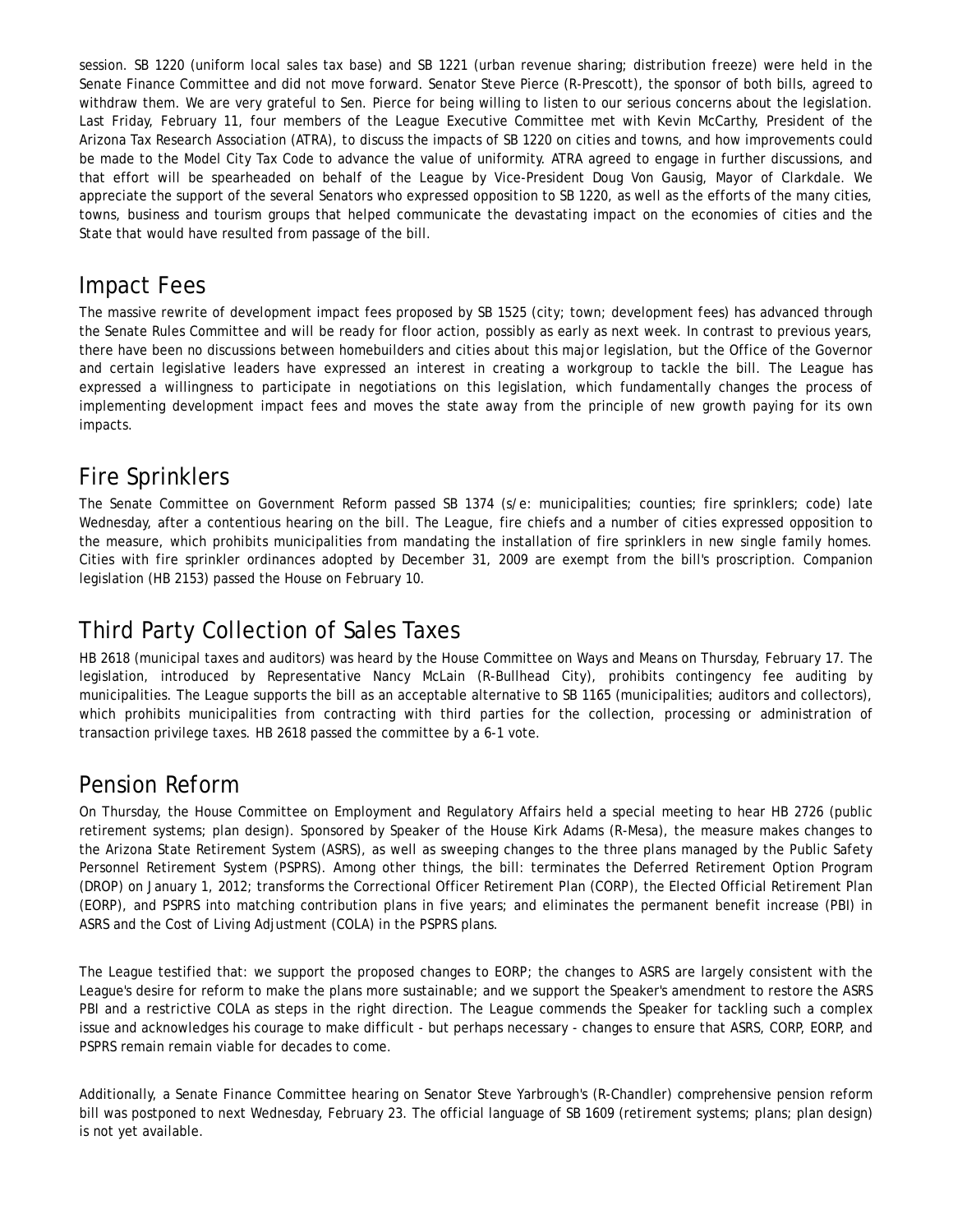# Commercial Lease Tax Exemption

Legislation to exempt taxes on certain commercial lease transactions between related corporations (HB 2230: municipal tax exemption; commercial lease) passed the House on Monday, February 14 by a vote of 40-20. Identical legislation (SB 1166) previously passed the Senate. Because the House failed to substitute the Senate bill on Third Read, more votes will be required to send the legislation to the Governor for signature.

## Municipal Personnel and Salary Limits

A pair of bills to impose limits on the number and compensation of municipal personnel in Arizona's two largest cities was passed by the Senate Rules Committee on February 14. SB 1345 (cities; number of employees; compensation) provides that, with specified exceptions, the number of city employees may not exceed the number of filled positions existing at the beginning of fiscal year 2012 for that city. It further provides that, beginning in 2014, the number of employees shall not exceed 0.4 percent of the population of the city *and* that the average compensation of municipal employees shall not exceed the average salary of private sector employees in that community. SB 1347 (cities; compensation baseline) rolls back municipal pay grades to the fiscal year 2007 level. By limiting the bills' application to cities with a population of at least 500,000, they apply only to Tucson and Phoenix. The League previously testified against both bills, arguing that the substitution of the Legislature's judgment for that of mayors and councils is inappropriate.

## Apartment Trash Collection

Although the League and municipalities were successful in stopping legislative progress of the House version of the apartment trash collection bill, the Senate version, SB 1204 (trash collection; multifamily housing), did pass the Senate Committee on Natural Resources and Transportation earlier this week. This bill mandates that private waste haulers be given the opportunity to contract for removal of trash from apartment complexes - a right that has already been legislatively conferred with respect to commercial complexes.

During the course of the hearing, stakeholder parties agreed to meet in an effort to work out their differences. Certain senators voted to move the bill through committee, based on their understanding that such discussions would occur. The League hopes to have an opportunity to work with the Arizona Multihousing Association to negotiate an acceptable compromise.

# Posting of Model City Tax Code

On February 14, the House of Representatives took final action on HB 2336 (city tax code; official copy). The bill transfers responsibility for maintenance of the official copy of the Model City Tax Code from the League of Arizona Cities and Towns to the Arizona Department of Revenue. The bill passed the House on a unanimous recorded vote of 60-0. The League did not oppose the legislation because of our intention to maintain our user-friendly copy of the MCTC on the League's website in any event.

## Consumer Fireworks

SB 1388 (consumer fireworks; regulation), legislation authorizing cities and towns to regulate the use and sale of fireworks, passed the Senate Rules Committee on February 14. The League supports the bill.

In a related development, the Senate Committee on Government Reform passed a strike-everything amendment to SB 1379 (relating to consumer fireworks) on Wednesday, February 16. That amendment, offered by Senator Frank Antenori (R-Tucson), specifies the extent to which cities and towns may regulate the sale and use of fireworks. The bill permits a municipality or county to charge an annual fee (not to exceed \$200) for each fireworks store or retail sales facility. Proceeds would be divided among a new fire marshal fund, jurisdictional fire districts and the State General Fund. The bill also provides that cities and towns may not ban the use of consumer fireworks during the periods of June 15 to July 5 and December 12 to January 2.

#### Rental Sales Tax Collection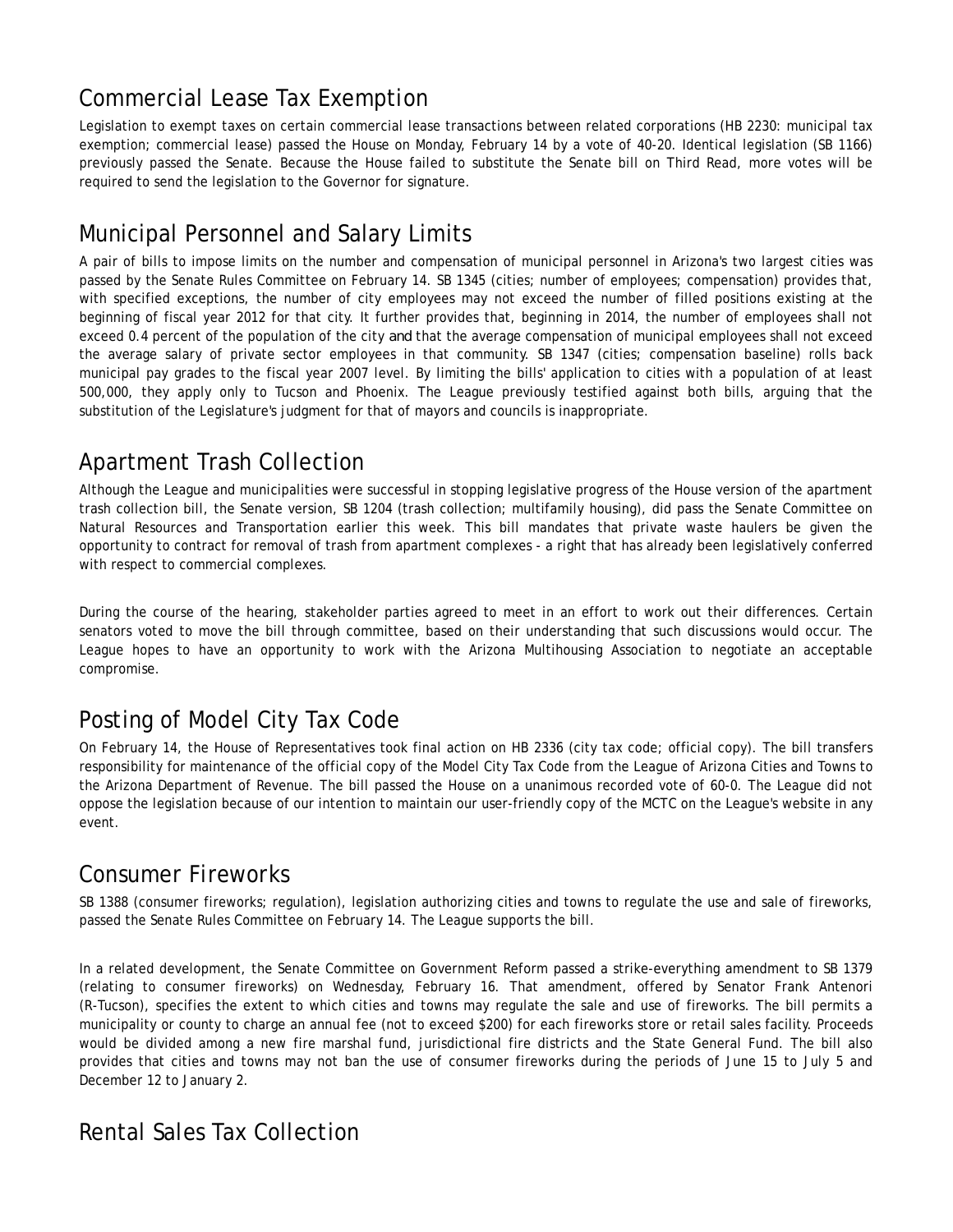This week the House Committee on Technology and Infrastructure passed HB 2289 (technical correction; election; special districts) with a strike-everything amendment requiring the Department of Revenue to collect and remit real property rental taxes for self-collecting cities on a quarterly basis. The bill was initially scheduled for a hearing in the Ways and Means Committee but was improperly assigned. The League testified in opposition to the strike-everything amendment and met twice with its sponsor, Representative Jeff Dial (R-Chandler), to better understand the purpose and intent of the amendment. As the bill moves forward, the League and Rep. Dial will work to: effect changes to preserve the right of non-program cities to tax and audit themselves; ensure operational compatibility with the Model City Tax Code; and achieve Rep. Dial's goal of increasing tax collection simplicity and efficiency.

#### **Transparency**

HB 2572 (government expenditure database; transparency; CAFR) directs the Arizona Department of Administration and each local government to post their comprehensive annual financial reports (CAFR) on their websites. The bill, sponsored by Representative Brenda Barton (R-Safford), was heard in the House Committee on Government on Tuesday, February 15, and passed on a vote of 5-0. The bill expands upon legislation enacted last year extending expenditure database requirements to local governments and requiring reporting of all revenues and expenditures over \$5,000. According to its sponsor, the purpose of HB 2572 is to require local governments to publish their CAFRs online. The League, which testified on the bill in committee, is working with the sponsor to ensure that the language of the bill matches the sponsor's intent.

### Regulatory Reform

On Wednesday, February 16, the Senate Committee on Government Reform heard two bills addressing the issue of local regulatory processes. Both bills are sponsored by Senator Lori Klein (R-Anthem).

SB 1286 (counties; cities; permits; time limit) requires counties and municipalities to approve or deny any permit application within 60 days. Failure to notify the applicant of the decision within that timeframe results in automatic approval. The League opposed the bill in committee and testified that it: a) does not provide adequate time for certain permits to be properly processed, and b) would increase the number of permit denials, which is ultimately bad for business. The sponsor did express a willingness to discuss alternate time limits.

SB 1598 (cities; counties; regulatory review) applies to local government the Regulatory Bill of Rights (which currently applies only to state government agencies). Additionally, the bill makes changes to the general plan statutes to account for aggregate resources and allows for certain persons to file special actions for decisions regarding the general plan. The committee did adopt an amendment to substantively modify the special action provisions. The League testified in opposition to the bill and will participate in a stakeholder meeting regarding the legislation on February 22.

#### Incorporation and Deannexation

On Tuesday, February 15, the House Committee on Government failed to pass HB 2275 (incorporation; urbanized areas) and an associated strike-everything amendment. The bill as amended provides a temporary alternative for incorporations occurring near existing municipalities. Because the measure's proponents adopted several League recommendations, we registered our support for the bill. The strike-everything amendment was an attempt to address issues associated with incorporation in Pinal County, but a number of interested parties from a county area proposed for incorporation vocalized strong opposition to any such action, leading to the bill's defeat.

The Senate Committee on Government passed SB 1333 (cities; towns; deannexation; incorporation) on Wednesday, February 16. Sponsored by the chairman of the committee, Sen. Antenori, the bill creates two alternative methods for incorporation: one involving an annual reduction in the "Six-Mile Rule" and another that would allow areas of 1,500 persons or more with a governing board (including a planned community or special district board) to proceed with an incorporation or annexation without the authorization of any city near the proposed area. Additionally, the bill provides a new, elector-initiated, process for deannexation. Although the League is supportive of self-determination for areas that want to incorporate, that principle must be weighed against the best interests of existing cities and towns. We are also concerned that the bill's proposed deannexation process is highly problematic as written. For these reasons, the League registered its opposition to the measure but is willing to work with the sponsor to reach a suitable compromise.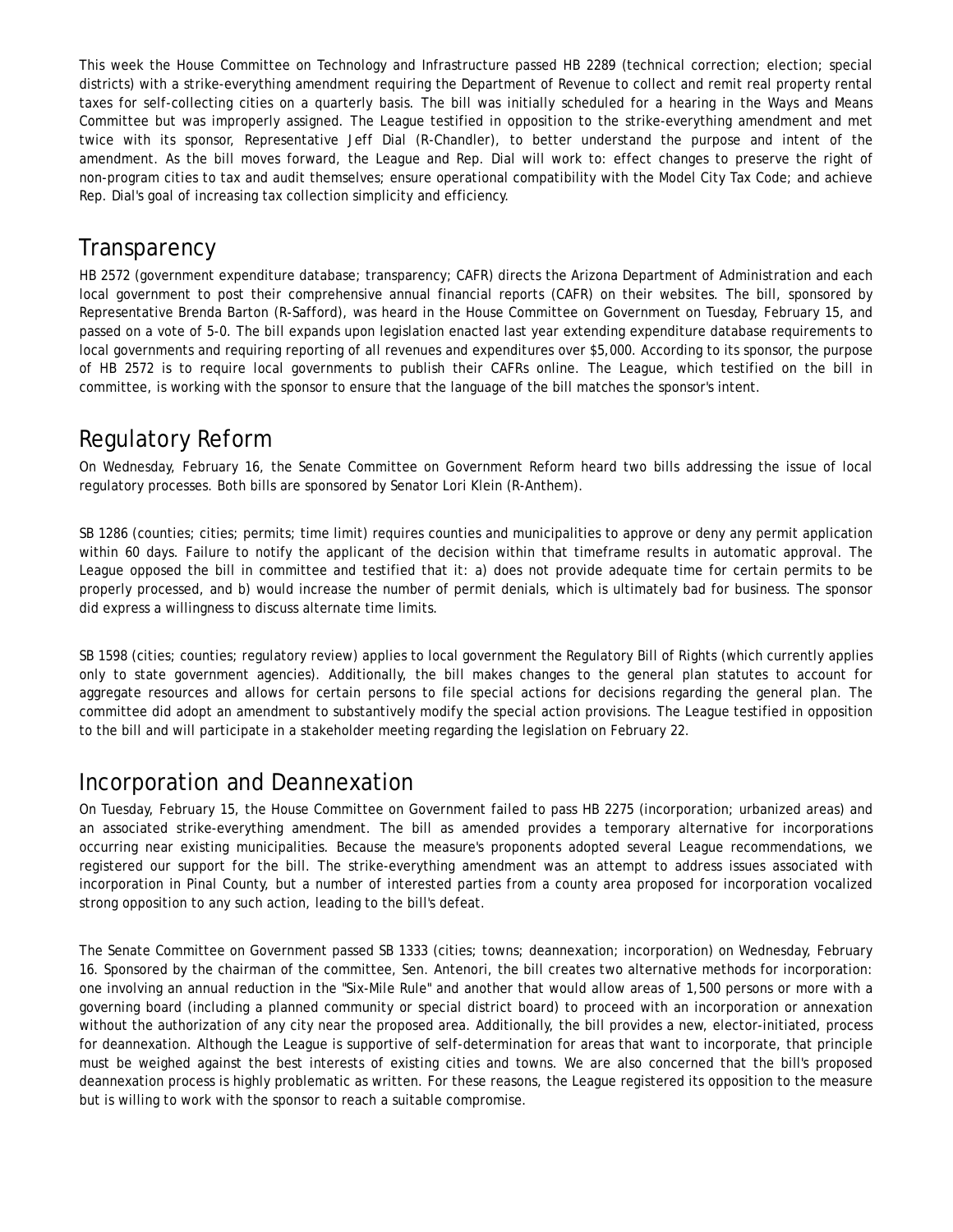## Photo Radar Enforcement

Three different measures pending in the Senate address photo enforcement systems. SB 1352 and SCR 1029 (photo radar prohibition) both seek a statewide prohibition on the use of any photo enforcement system, including red light cameras. The passage of SB 1352 would result in a new state statute and that of SCR 1029 would result in a ballot proposition presented to the voters of Arizona. Another bill, SB 1354 (photo enforcement; violator identification response) provides that the subject of a photo radar ticket need not identify the photographed driver or respond to the notice or complaint. The League opposes these bills, all of which are sponsored by Sen. Antenori , on the bases of their interference with local control and the scope of the prohibitions. The bills, however, passed the Senate Committee on Government along party lines on February 16.

### Revenue Allocation Authority

Senators Frank Antenori (R-Tucson) and John Nelson (R-Litchfield Park) have joined forces to promote a strike-everything amendment to SB 1371. The legislation creates a new entity called a "revenue allocation authority." The bill prescribes the process for establishing such an entity within a municipality's boundaries to fund projects promoting economic development. The legislation also authorizes the revenue allocation authority to issue revenue bonds by pledging revenues from specified local sources. These sources include a portion of incremental amounts of property taxes, as well an incremental amount of municipal transaction privilege tax (TPT) above the municipality's base TPT. The purpose of the bill is to provide a means (consistent with the Arizona Constitution) to capture incremental property tax revenues or local sales tax revenues for infrastructure and development projects designed by voter-approved local revenue allocation districts. SB 1371 passed the Senate Committee on Natural Resources and Transportation by unanimous vote on Monday, February 14. It now proceeds to the Senate Appropriations Committee for further consideration.

### Utility Charges

In an ongoing saga continuing from last session, two pending bills attempt to mandate how cities and towns collect on delinquent utility accounts. HB 2193 (municipal water charges; responsibility), sponsored by Representative Jim Weiers (R-Phoenix), prohibits municipalities from requiring payment for unpaid water and wastewater rates from anyone other than the person who made the contract, resided at the property, and received the service. It also prohibits municipalities from refusing provision of service on the basis of unpaid water and wastewater bills to anyone but the person who resided at the property and received the service, whether or not they contracted for such service. It does allow property owners and immediate family members to voluntarily contract with a city for water and wastewater services and provide payment for these services. SB 1157 (sewer and wastewater charges), sponsored by Senator Gail Griffin (R-Hereford), specifies that a municipality may require payment for wastewater and garbage services only from the user of the services or a person who contracts for the services. It also prohibits a municipality from imposing charges on a property owner who has not contracted for wastewater or garbage service. The League opposed both bills, as we have been actively engaged in numerous productive stakeholder meetings on this subject. Nonetheless, both bills passed their original committees and now await action by their respective Rules Committees.

## Public Intoxication Laws

Senator Sylvia Allen (R-Snowflake) sponsored and heard SB 1177 (counties; municipalities; public intoxication laws), a bill that augments local authority to address public intoxication. Current state law prohibits municipalities from arresting, detaining or intervening with people who are drunk in public. Regarding the issue from a humane perspective, Mayor Lyle Dimbatt of Page and Mayor Jeff Hill of Holbrook both testified on the impacts of the public intoxication problem in their communities. Both cited cases of people dying due to exposure and testified that city officials cannot intercede with intoxicated people if no other errant behavior or crime is taking place. The committee discussed the merits of the testimony and agreed to move the measure forward on the condition that a study committee be formed to further investigate the problem and potential solutions.

## Political Signs

HB 2500 (s/e: political signs; public right-of-way), sponsored by Representative David Gowan (R-Sierra Vista) prohibits the removal of political signs from public rights-of-way during the period 60 days before a primary election until 15 days after the general election. There are exceptions to this measure. A sign can be removed if:

- it obscures driver vision;
- there is an emergency;